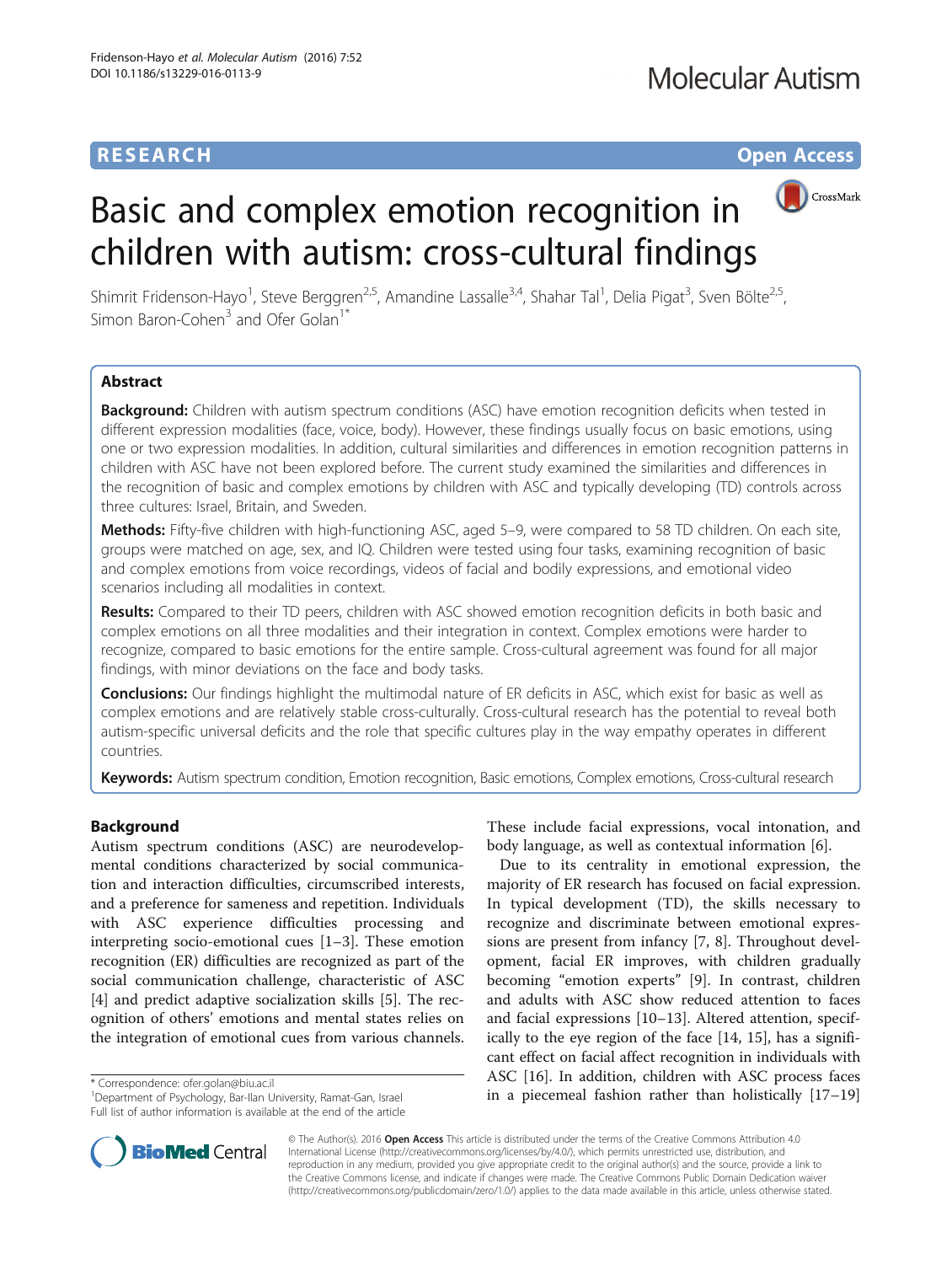(see [\[20](#page-9-0)], for a different perspective). Consequently, children with ASC show reduced "face expertise" [[11\]](#page-8-0).

Some studies of facial ER have reported deficits in participants with ASC [[21](#page-9-0)–[24](#page-9-0)]. Other studies, however, have found facial emotion recognition skills in children with ASC to be equal to those in TD peers [\[25](#page-9-0)–[28\]](#page-9-0). Recent review of facial expression in ASC had proposed that these differences in documented ER are dependent on participant demographics, task selection, and stimulus type [\[29\]](#page-9-0). Despite the extensive research on emotion recognition through facial expressions in ASC, most studies have either used still, rather than dynamic, stimuli [\[29, 30\]](#page-9-0), allowed participants unlimited exposure to stimuli [\[31](#page-9-0)–[33\]](#page-9-0), or else limited their research to a narrow set of basic emotions [[34](#page-9-0), [35](#page-9-0)].

Another important channel of emotional information is prosody, which includes vocal intonation, stress, and rhythm [\[36](#page-9-0)]. Prosody plays an important role in linguistic functions as well as in emotional expression and comprehension [[37, 38](#page-9-0)]. Whereas considerable research has documented the deficits children with ASC have in language production and comprehension, relatively few studies have examined the abilities of these children to recognize emotions through prosody [\[38, 39](#page-9-0)]. Studies on ER from prosody in individuals with ASC have yielded mixed results. Some studies have reported that adults or children with ASC experienced difficulties in using emotional prosody to identify the emotions of others [[22, 36](#page-9-0), [38](#page-9-0), [40](#page-9-0)–[43\]](#page-9-0). In contrast, several studies have reported that the emotional prosody perception in individuals with ASC is similar to that of TD controls [\[37](#page-9-0), [44](#page-9-0)–[47\]](#page-9-0). These mixed results could be due to methodological reasons [[45\]](#page-9-0), such as the use of cross-modal (e.g., face-voice) paradigms [\[48, 49](#page-9-0)] or the use of speech stimuli in which ER could rely on linguistic, rather than prosodic cues [\[3,](#page-8-0) [50\]](#page-9-0).

A third channel of relevant emotional cues is body language, which includes gestures and postural changes. TD infants as young as 4 to 6 months show distinct attention to human biological motion [\[51](#page-9-0)]. At 2 years of age, children already rely on body language cues to predict the behavior of people they are watching [\[52](#page-9-0)], understand the goals of actions they observe [[53\]](#page-9-0), and anticipate people's intentions [[54\]](#page-9-0). At 3 years of age, children can verbally interpret biological motion, an ability that peaks by about 5 years of age [[55\]](#page-9-0). Finally, children as young as 4 years successfully use body language to recognize social interactions, an ability that peaks by the age of 7 to 8 years [[56\]](#page-9-0).

In ASC, studies demonstrate difficulties discriminating biological from non-biological motion [[57](#page-9-0)–[59](#page-9-0)] and no preference for biological motion over object motion [\[60, 61\]](#page-9-0). Studies of emotional body language comprehension in ASC are scarce. The existing ones reported difficulties recognizing emotional, but not non-emotional motion from pointlight displays in individuals with ASC, compared to TD

controls [\[62,](#page-9-0) [63\]](#page-10-0). Children with ASC can distinguish social from non-social scenes, solely based on whole-body movements presented in point-light and stick-figure displays [\[56\]](#page-9-0), but fail to interpret the nature of the actions presented, especially in the case of social scenes [\[56](#page-9-0), [64](#page-10-0)–[66\]](#page-10-0). Hence, the body motion recognition deficit in ASC appears to be restricted to percepts requiring mentalization and emotional interpretation [\[67](#page-10-0)–[69](#page-10-0)].

Most studies that examined the ability of people with ASC to understand body language have either used stimuli such as point-light displays [[67](#page-10-0)–[69\]](#page-10-0) or stick figures [[56\]](#page-9-0) or limited their investigation to a narrow set of basic emotions [[24,](#page-9-0) [70](#page-10-0)]. It is therefore important to investigate whether this documented deficit exists in full body video stimuli, demonstrating a wider range of emotions, including complex ones.

In addition to the unimodal emotion-processing deficits described above, individuals with ASC show problems integrating information across multiple modalities [[71\]](#page-10-0). Many of the atypical perceptual experiences reported by people with ASC may stem from an inability to efficiently filter, process, and integrate information from different modalities, when presented simultaneously [\[72](#page-10-0)].

Most studies that examine multimodal processing focus on the integration of auditory and visual social stimuli linked to communication, such as speech and its corresponding lip movements [[73, 74\]](#page-10-0). The results of most of these studies indicate that the ability to integrate audiovisual social stimuli is impaired in individuals with ASC [[75](#page-10-0)–[78\]](#page-10-0). On the other hand, there is little research on the integration of information from facial expressions and body language or from multiple modalities in context. Multimodal integration ER studies reveal that presenting emotional cues in different channels does not necessarily help, and may even hamper the ability of individuals with ASC to recognize emotions and mental states [[79, 80](#page-10-0)]. Previous studies of multimodal ER in ASC have shown deficits in adults [\[81\]](#page-10-0) and in children [[82\]](#page-10-0). However, the stimuli presented in these studies included verbal content, in addition to the visual and auditory emotional cues. Since individuals with ASC rely on verbal content as a compensatory mechanism [[25\]](#page-9-0), an examination of multimodal ER in children with ASC, in which stimuli have no verbal content to rely on, is desirable. In the absence of a linguistic component, such stimuli could also be used for cross-cultural comparison of ER in ASC.

As described above, studies showing no ER differences between TD individuals and individuals with ASC focus mostly, if not solely, on basic emotions [\[24](#page-9-0), [34, 35,](#page-9-0) [70](#page-10-0)]. The six emotions referred to as "basic" (happiness, sadness, fear, anger, surprise, and disgust) are suggested to be cross-culturally expressed and recognized [\[83](#page-10-0)] and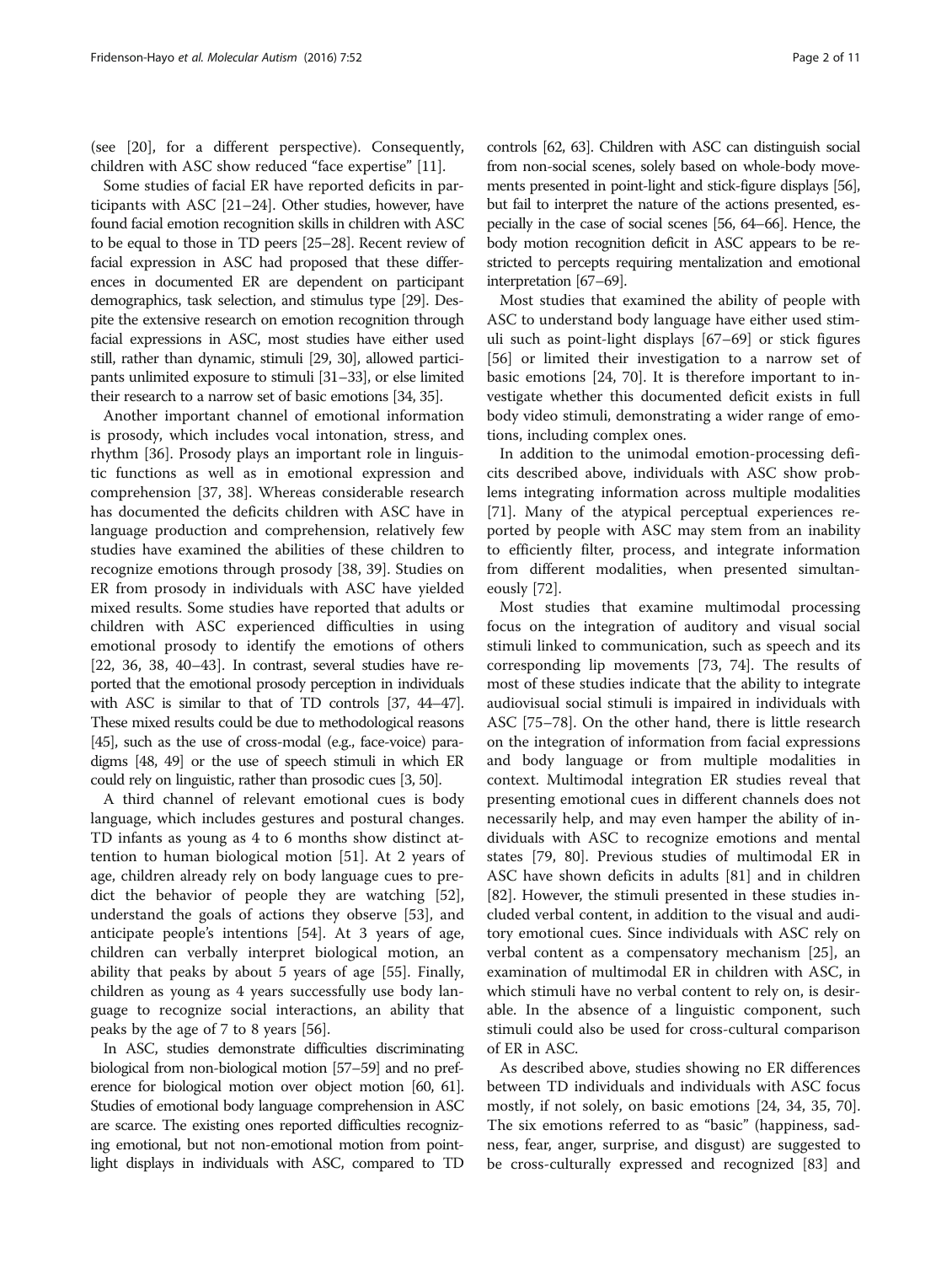are to some extent neurologically distinct [[84](#page-10-0)]. Unlike basic emotions, complex emotions are considered more context and culture dependent [[85, 86\]](#page-10-0). They involve attributing a cognitive state as well as an emotion and may be belief- rather than situation-based [\[87\]](#page-10-0). The examination of basic ER in children with ASC yielded mixed results, with some studies reporting basic ER deficit in this group [\[21](#page-9-0), [49,](#page-9-0) [88\]](#page-10-0), whereas others reporting no difficulties in recognition of the basic emotions in children with ASC [[25](#page-9-0), [26](#page-9-0), [28\]](#page-9-0). In contrast, studies investigating recognition of complex emotions and other mental states by children with ASC, compared to TD children, have shown more conclusive deficits [\[3](#page-8-0), [89](#page-10-0)]. However, no study so far has conducted a direct comparison of basic and complex ER in children with ASC and their TD peers.

In terms of cross-cultural ER differences, meta-analyses have documented evidence for an in-group advantage, in that emotional expressions are more accurately recognized by individuals within the same culture, versus other cultures [[90](#page-10-0), [91\]](#page-10-0). However, individuals with ASC have been found to have poorer understanding of emotional cues (as shown above), as well as lower sensitivity to social cues [[10](#page-8-0)] and lower social conformity [\[92\]](#page-10-0). Since individuals with ASC are less socio-emotionally sensitive within their own cultures, it is possible that cross-cultural differences in ER, if found, would be smaller in the ASC groups than in the TD groups.

The current study aimed to compare the recognition of the six basic and 12 complex emotions by children with ASC and TD controls. We examined ER unimodally through faces, voices, and body language, as well as multimodally through integrative scenarios with no verbal content and tested basic and complex ER crossculturally in three different countries: Israel, Britain, and Sweden. We assessed differences between 5 to 9-yearold children with autism in the average IQ range and TD controls, comparable for age, sex, and IQ. We predicted that (a) the ASC group would have lower scores on the different ER tasks, compared to controls; (b) basic emotions would be recognized more easily than complex emotions; (c) the group differences would be greater for complex ER than for basic ER; (d) cultural differences between the three sites would be greater for complex ER than for basic ER; and (e) cultural differences on ER would be greater in the TD groups than in the ASC groups.

#### Methods

# Instruments

Intelligence Two subtests from the Wechsler Intelligence Scales, Vocabulary and Block Design, were used, representing verbal and performance IQ. In Britain and Sweden, subtests were taken from the locally standardized versions of the second edition of the Wechsler Abbreviated Scales of Intelligence (WASI-2) [\[93\]](#page-10-0). In Israel, they were taken from the fourth edition of the Wechsler Intelligence Scale for Children [\[94\]](#page-10-0) and the third edition of the Wechsler Primary and Preschool Scale of Intelligence (WPPSI-3) [[95](#page-10-0)], used according to the child's age.

### **Autistic traits**

The school-age form (4 to 18 years) of the Social Responsiveness Scale, second edition (SRS-2) [\[96\]](#page-10-0), was used to assess the severity of autism traits. The SRS-2 measures social awareness, social communication, social motivation, social cognition, and inflexible behaviors applying a dimensional concept of autism. The SRS-2 includes 65 items, each scored on a four-point Likert scale, from 0 ("not true") to 3 ("almost always true"), yielding a maximum of 195. It has demonstrated with good to excellent reliability and validity [[96](#page-10-0)] and with good intercultural validity [[97](#page-10-0)].

The Frankfurt Test and Training of Facial Affect Recognition (FEFA-2) [[98](#page-10-0), [99\]](#page-10-0) is a computerized test, examining facial ER of the six basic emotions (and neutral). The normed FEFA-2 test module comprises a series of 50 items for faces, showing good to excellent internal consistency and stability. The FEFA-2 was used in this study as a convergent validator for the test battery.

Emotion recognition was tested using four tasks, comprising facial expression videos, decontextualized vocal utterances, body language videos, and integrative video clips, presenting all three modalities in context. The battery is based on stimuli from several sources: The face task comprised 5-s long video clips from Mindreading ([www.jkp.com/mindreading](http://www.jkp.com/mindreading)) [\[100\]](#page-10-0). The voice and body tasks comprised 1- to 3-s long audio clips and 4- to 24-s long video clips from The EU-Emotion Stimulus Set [[101, 102\]](#page-10-0). The integrative task used 3- to 19-s long sampled scenes from old television series, following Golan et al. [\[82\]](#page-10-0).

The tasks assessed ER for the six basic emotions (happy, sad, afraid, angry, disgusted, surprised) and for 12 complex emotions (interested, bored, excited, worried, disappointed, frustrated, proud, ashamed, kind, unfriendly, joking, hurt). Clips representing each emotion in all modalities were sampled from the above sources. Audio clips used neutral utterances (e.g., "what's all this?"), spoken in appropriate emotional prosody. They were recorded in the native language on the three sites [[101, 102\]](#page-10-0). In the body language clips, faces were masked, in order to prevent reliance on facial cues. In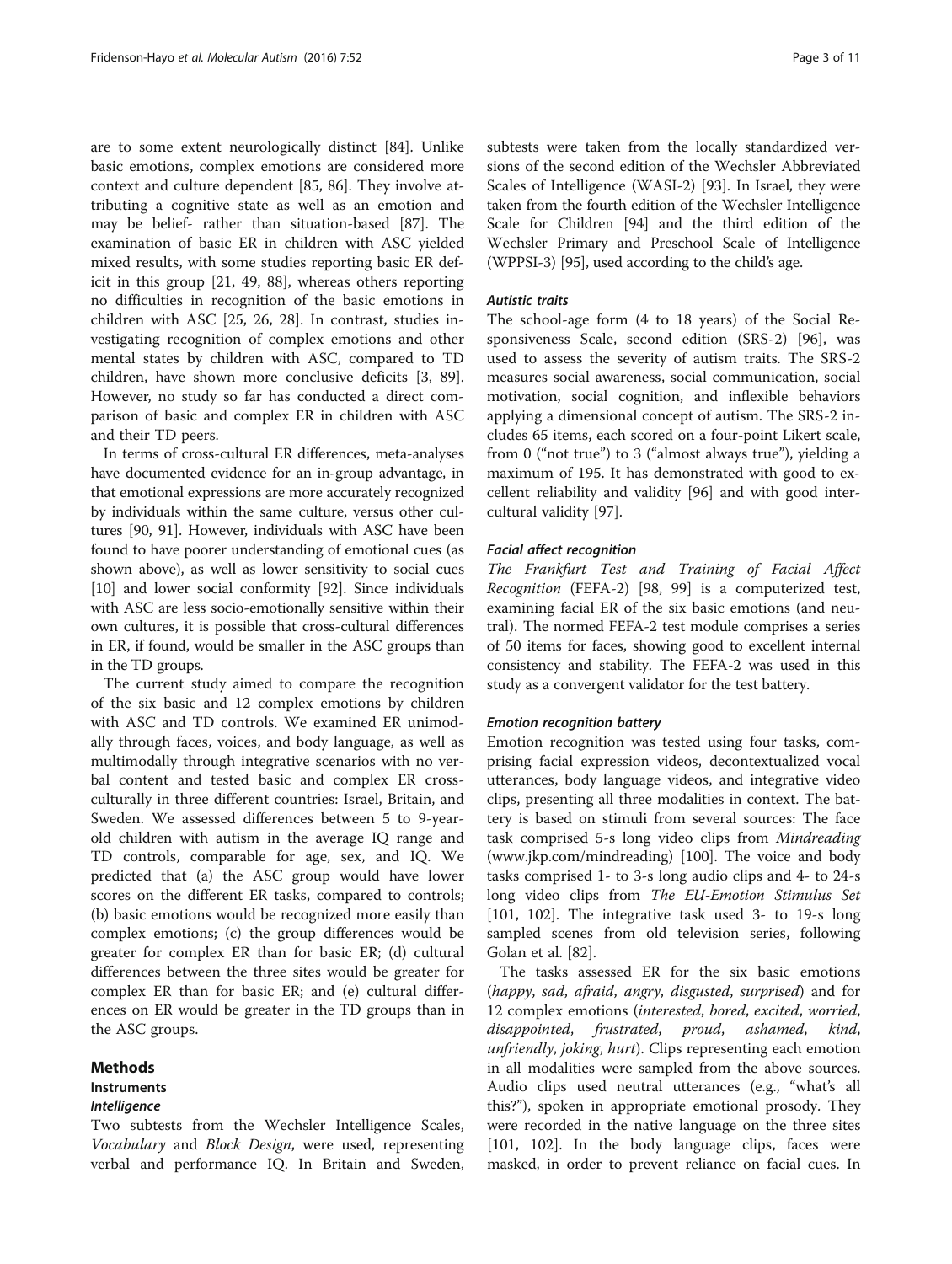the integrative clips, the soundtrack was muffled, so that only paralinguistic information was available. Stimuli for the tasks were selected from an extended cross cultural ER survey, in which each stimulus was validated by 60 adults (20 from each site). In these surveys, participants had to recognize each stimulus by choosing the correct emotional label out of six options [[101, 102\]](#page-10-0). Stimuli were considered valid if recognized correctly by at least 50% of the judges ( $p < .00001$ , binomial test). For each of the selected stimuli, the six-label scale was then reduced to four emotion labels—the target emotion label and three foils, in order to make it more suitable for children. One of the foils was always in the opposite valence to the target emotion (e.g., afraid as a foil for a proud target), and the other two were in the same valence as the target emotion (e.g., excited and interested as foils for a proud target). Label order was counterbalanced across items.

Next, item analysis was conducted with 20 TD children in Israel, 20 in Britain, and 10 in Sweden, aged 5 to 9 (half boys and half girls). Items were approved separately for each site, if the target answer was selected by at list 50% of the children in Israel and in Britain ( $p < .01$ , binomial test) and at least 60% in Sweden ( $p < .02$ , binomial test), and if none of the foils was selected by more than 40% of the children.

For the face task, 77.5% of the items met these criteria in Israel (with an average recognition rate of  $M = 74.0\%$ , s.d. = 12.1%), 86.5% met them in Britain (recognition rate:  $M = 76.0\%$ , s.d. = 12.4%), and 82.1% met them in Sweden (recognition rate:  $M = 80.0\%$ , s.d. = 12.7%). For the voice task, 78.8% of the items met the criteria in Israel (recognition rate:  $M = 77.3\%$ , s.d. = 13.6%), 91.7% in Britain (recognition rate:  $M = 75.8\%$ , s.d. = 14.6%), and 89.47% met them in Sweden (recognition rate:  $M = 80.3\%$ , s.d. = 10.7%). For the body task, 75.0% of the items met the criteria in Israel (recognition rate:  $M = 76.7\%$ , s.d. = 9.3%), 90.3% in Britain (recognition rate:  $M = 81.3\%$ , s.d. = 12.6%), and 85.3% met

them in Sweden (recognition rate:  $M = 86.6\%$ , s.d. = 9.9%). For the integrative task, 88.6% of the items met the criteria in Israel (recognition rate:  $M = 77.5\%$ , s.d. = 12.2%), 95.5% in Britain (recognition rate:  $M = 81.34\%$ , s.d. = 14.0%), and 87.5% met them in Sweden (recognition rate:  $M = 83.1\%$ ,  $s.d. = 13.7\%$ ).

Items that did not meet the inclusion criteria on the first item analysis round had their stimulus clip replaced, and the item analysis process was repeated until criteria were met. This resulted in slightly different stimuli being used in the face, body, and integrative tasks on the different sites (four items were different on the face task, one on the body task and one on the integrative task).

Following these steps, four ER tasks were created (face, voice, body, and integration). In the face, voice, and integrative tasks, each emotion was represented by two clips, with a total of 36 items (score range 0–36) per task. The body gesture task included only 24 items (score range 0–24), two per emotion, comprising the six basic emotions and six of the complex emotions (proud, worried, excited, disappointed, frustrated, bored). The other complex emotions were not represented in this task, as they required more than one individual to convey the emotion (e.g., unfriendly). Figure 1 presents screenshots of the three visual tasks.

The ER battery was validated through correlation analysis between the four ER task scores and participants' age, verbal and non-verbal abilities, level of autistic symptoms on the SRS-2, and FEFA-2 scores, as a convergent validator. Task intercorrelations were also computed. Bonferroni's correction for multiple correlations was used. The correlations are presented in Table [1.](#page-4-0)

As shown in the table, tasks were moderately intercorrelated (ranging between  $r = .61$  and .75) and, in addition, had moderate positive correlations with participants' age (ranging between  $r = .44$  and .51) and verbal ability (ranging between  $r = .35$  and .52). Non-verbal ability was only correlated with the face task scores ( $r = .26$ ,  $p < .01$ ). All

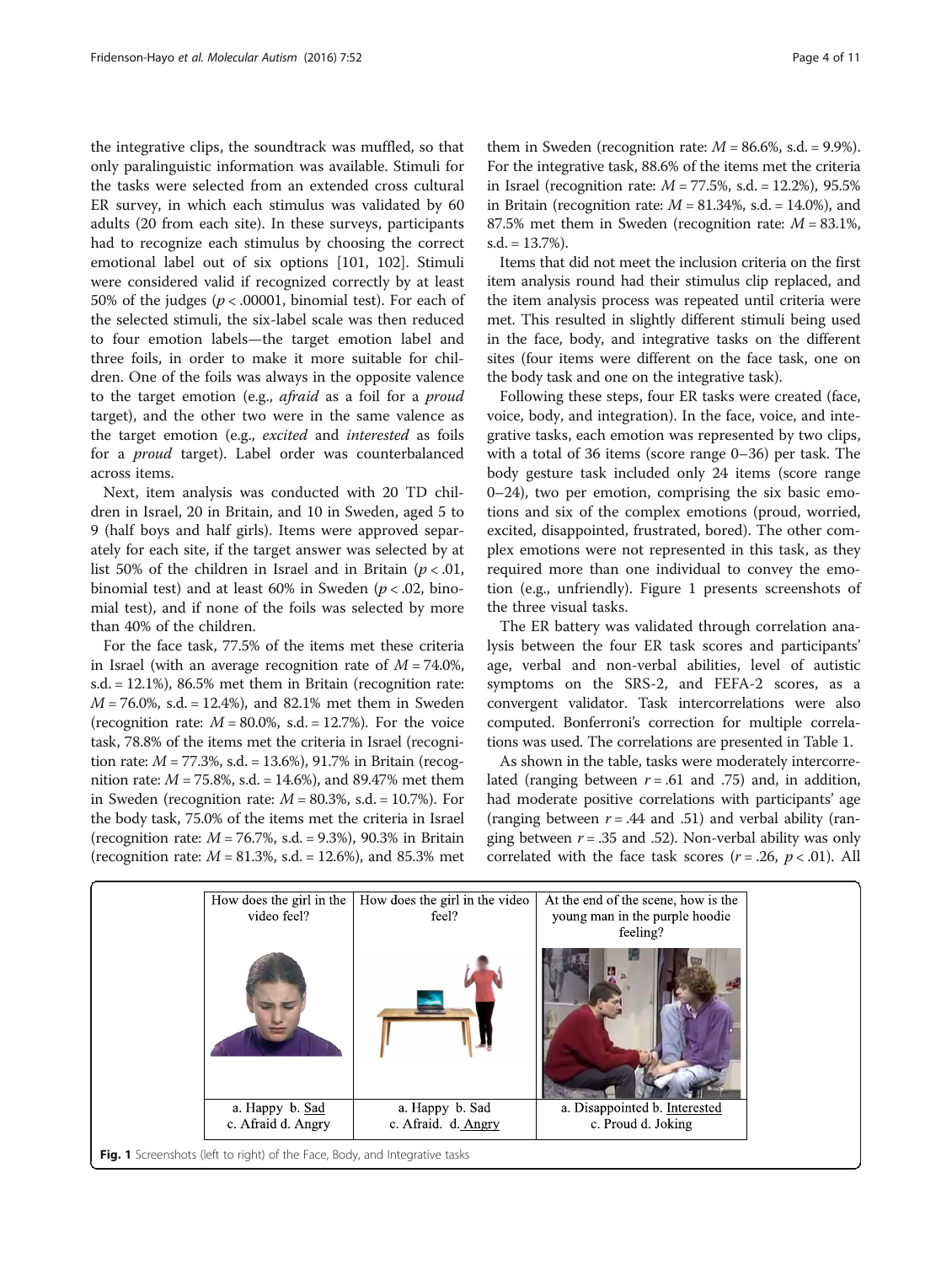<span id="page-4-0"></span>Table 1 Correlations of the emotion recognition tasks with background measures and with each other

|                  | Face task | Voice task | Body task | Integrative task |
|------------------|-----------|------------|-----------|------------------|
| Age              | $.48***$  | $.51***$   | $.44***$  | $.47***$         |
| Vocabulary       | $.35***$  | $.52***$   | $.40***$  | $.39***$         |
| Block design     | $.26***$  | 0.12       | 0.14      | 0.17             |
| SRS-2            | $-.41***$ | $-29**$    | $-.38***$ | $-.50***$        |
| FFFA-2           | $.54***$  | $.49***$   | $.46***$  | $.49***$         |
| Voice task       | $.64***$  |            |           |                  |
| Body task        | $.61***$  | $.68***$   |           |                  |
| Integrative task | $.74***$  | 75***      | $75***$   |                  |

 $*p < .05, **p < .01, **p < .001$ 

tasks were negatively correlated with participants' level of autistic symptoms (ranging between  $r = -0.29$ and −.50) and positively correlated with the FEFA-2 (range:  $r = .46 - .54$ ).

### Participants

The study was approved by the Psychology Research Ethics Committee at Cambridge University, by the Institutional Review Board at Bar-Ilan University, and by the Regional Board of Ethical Vetting Stockholm. Participants' assent and parents' informed consent were received before inclusion in the study. One hundred thirteen children, aged 5–9 years, took part in the study. The Israeli sample comprised 20 children in the ASC group and 22 in the TD group. The British sample comprised 16 children with ASC and 18 with TD. In Sweden, 19 children with ASC were compared to 18 children with TD. Participants with ASC had all been clinically diagnosed according to DSM-IV-TR or ICD-10 criteria [[103, 104\]](#page-10-0). Diagnosis for children with ASC was corroborated by meeting ASC cutoff using the second edition of the Autism Diagnostic Observation Schedule (ADOS-2) [[105](#page-10-0)]. Participants with ASC were recruited from volunteer databases, local clinics for children with ASC, special education classes and kindergartens, internet forums, and support organizations for individuals with ASC.

Participants in the TD groups were recruited from local primary schools and kindergartens. Parents reported their children had no psychiatric diagnoses or special educational needs, and none had a family member diagnosed with ASC. To screen out for ASC in the TD group, participants' parents filled in the Childhood Autism Spectrum Test (CAST) [[106](#page-10-0)]. None of the TD group participants scored above the cutoff of 15. Groups were comparable locally on age, gender, and standard scores of two subtests from the Wechsler Abbreviated Scale of Intelligence (WASI-2) [[93](#page-10-0)]: Vocabulary and Block design. ASC groups and TD groups, separately, were comparable on SRS scores. The groups' background data appears in Table 2.

# Procedure

The research team met each child one to three times for assessment. In Israel, the meeting took place at the children's homes. In Britain, some meetings were held at children's homes and some at the Autism Research Centre in Cambridge. In Sweden, the meeting took place at the clinical research department KIND. All participants were tested individually. Parents filled out the SRS-2. The Wechsler subtests, the four ER computerized tasks, the FEFA-2, and ADOS-2 (children with ASC only) were administered to children.

The children were tested on the ER tasks in a counterbalanced form. Each task was preceded by two practice items. The experimenter read the instructions and the questions for all items, in order to avoid confounds due to reading difficulties. Optional answers were read out loud using neutral intonation, and the children were asked if they were familiar with all the possible answers. If the child was not familiar with a word, it was defined and demonstrated using a definition handout (e.g., unfriendly: to be not nice to someone. John was unfriendly to Paul. He told him he didn't want to play with him). There was no time limit to answer each item, but participants could watch or listen to each clip only once. Completion of the whole ER battery took 1.5–2.5 h, including breaks.

Table 2 Participant demographics

|              | Israel         |               |             | <b>Britain</b> |               |             | Sweden         |               |              |
|--------------|----------------|---------------|-------------|----------------|---------------|-------------|----------------|---------------|--------------|
|              | ASC $(n = 20)$ | TD $(n = 22)$ | t(40)       | ASC $(n = 16)$ | TD $(n = 18)$ | t(32)       | ASC $(n = 19)$ | TD $(n = 18)$ | t(35)        |
| Age          | 7.45(1.31)     | 7.50 (1.47)   | 0.13        | 8.58 (1.03)    | 7.80 (1.42)   | .86         | 6.97(0.67)     | 7.36(1.2)     | 1.21         |
| Vocabulary   | 11.15 (4.26)   | 11.82 (2.99)  | 0.59        | 11.38 (3.56)   | 12.22 (2.71)  | 0.79        | 9.05(1.90)     | 10.11(1.74)   | 1.76         |
| Block design | 12.5(2.96)     | 11.55(2.3)    | 1.17        | 11.44 (2.48)   | 9.72(3.12)    | 1.76        | 11.00 (2.79)   | 11.83(2.7)    | 0.92         |
| SRS-2        | 74.46 (8.34)   | 42.93 (3.58)  | $12.59***$  | 82.19 (7.57)   | 43.00 (5.42)  | $17.17**$   | 79.32 (12.06)  | 39.53 (1.42)  | $14.26***$   |
|              |                |               | $\chi^2(1)$ |                |               | $x^{2}$ (1) |                |               | $\chi^2$ (1) |
| Sex (M:F)    | 18:2           | 19:3          | 0.13        | 15:1           | 13:5          | 2.70        | 15:4           | 15:3          | 0.12         |

 $* p < .01$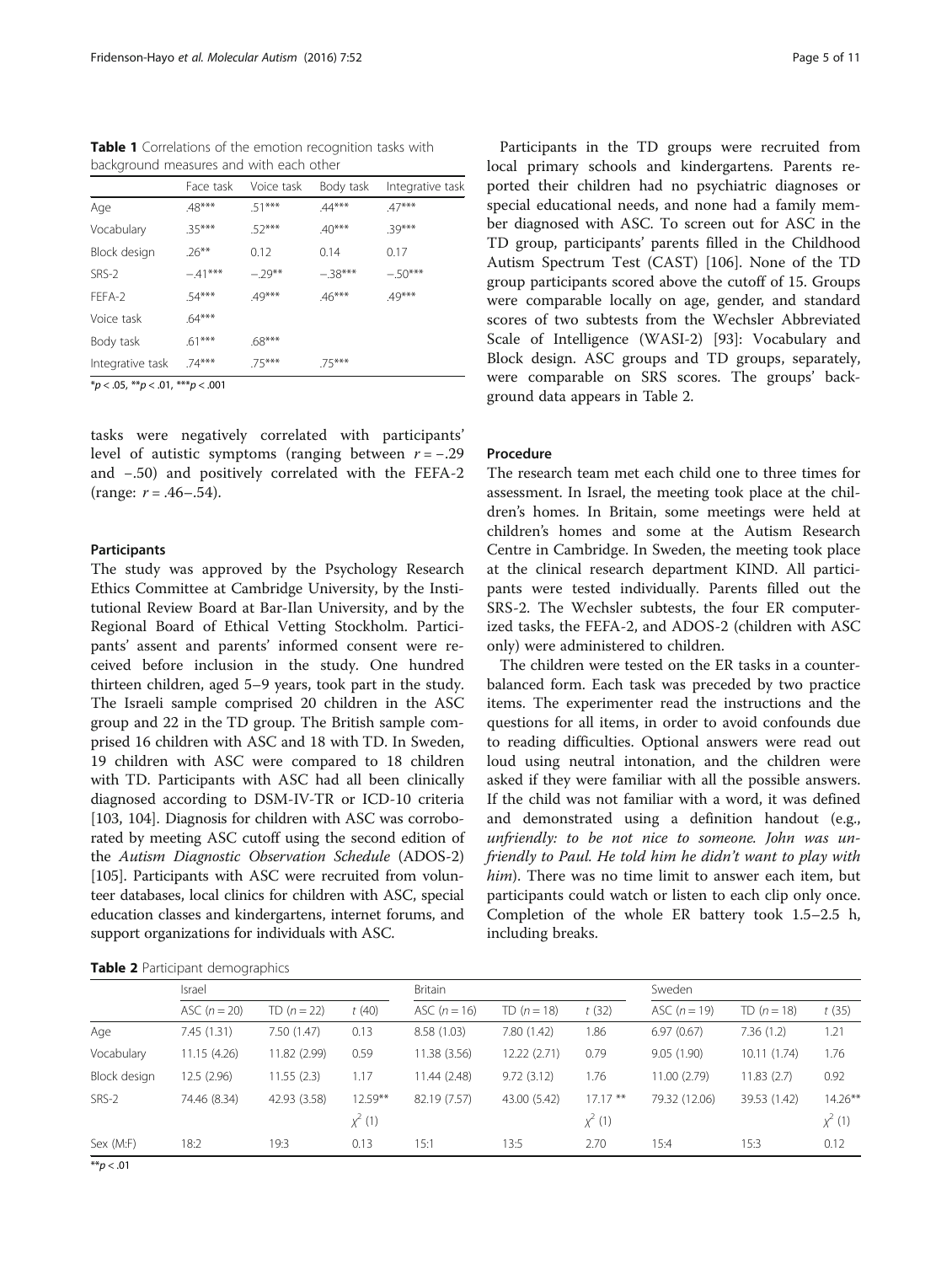# Statistical analysis

In order to examine differences between basic and complex ER in the different tasks, since the number of basic and complex emotions included in each task differed, accuracy proportion scores of basic and complex ER in the different tasks were computed for each participant. Average proportions of basic and complex ER task scores for the groups in the three countries appear in Table 3. After confirming the assumptions for MANOVA are met, a multivariate analysis of covariance (MANCOVA) with repeated measures was computed, with accuracy proportion scores of the four tasks (face, voice, body, and integrative) as the dependent variables, complexity (basic, complex) as the within-subject factor and group (ASC, TD), and country (Israel, Britain, Sweden) as the between-group factors. Since participants in the three countries differed on age and verbal ability, these two factors were entered as covariates. Pairwise comparisons with Bonferroni's correction were used for further analysis of the interaction effects.

# Results

### Overall analysis

The MANCOVA yielded an overall main effect for group  $(F[4,102] = 14.70, p < .001, \eta^2 = .37)$  and for complexity  $(F[4,102] = 10.49, p < .001, \eta^2 = .29)$  but not for country  $(F[8,204] = 1.73, n.s.).$  Both age  $(F[4,102] = 11.82, p < .001,$  $\eta^2$  = .32) and verbal ability (F[4,102] = 8.11, p < .001,  $\eta^2$ = .24) had significant overall effects as covariates. The three two-way interactions: group by country  $(F[8,204] =$ 1.41, n.s.), group by complexity  $(F[4,102] = 1.56, n.s.),$  and country by complexity  $(F[8,204] = 1.90, n.s.)$  were not significant, but a three-way interaction of group by country by complexity came out significant  $(F[8,204] = 2.29, p < .05,$  $\eta^2$  = .08). In addition, complexity had a significant interaction with age  $(F[4,102] = 5.93, p < .001, \eta^2 = .19)$ .

### Analysis per ER task

Effects of the analysis per ER task are detailed in Table [4](#page-6-0). The analysis revealed the group, and complexity main

effects found in the overall analysis were also significant for each and every task, with the TD group performing better than the ASC group over and above complexity and country, and with basic emotions recognized significantly better than complex emotions, over and above group and country. Age had a significant effect on all ER tasks, and verbal ability had a significant effect on all tasks but the face task. Similarly, the age by complexity interaction was significant for all ER tasks, with the exception of the face task. The three-way interaction of group by country by complexity came out significant only for the face task, suggesting this is the source for the interaction effect found in the overall analysis.

Pairwise comparisons revealed the TD group performed significantly better than the ASC group in Israel and in Britain both for basic (Israel: mean difference  $= .15, \text{ s.e.} = .04, p < .001; \text{ Britain: mean difference} = .17,$ s.e. = .05,  $p < .001$ ) and for complex (Israel: mean difference = .11, s.e. = .04,  $p < .01$ ; Britain: mean difference  $= .13$ , s.e.  $= .04$ ,  $p < .01$ ) emotions. However, in Sweden, group differences were found for complex emotions (mean difference = .13, s.e. = .04,  $p < .01$ ) but not for basic emotions (mean difference  $= .02$ , s.e.  $= .04$ , n.s.). Figure [2](#page-6-0) illustrates these effects in the three countries.

An examination of the age by complexity interaction in the different ER tasks revealed the interaction was significant for all tasks, with the exception of the voice task. In order to further examine the interaction, bivariate correlation analysis, with Bonferroni's correction, was conducted for age with basic and complex ER scores of each task, and the difference between the correlation of basic and complex emotions with age was compared for each task. The results, detailed in Table [5,](#page-7-0) show that, with the exception of the face task, age was more strongly correlated with complex ER than with basic ER for all tasks.

# Additional findings

In addition to the effects found in the overall analysis, some additional interaction effects were found for

Table 3 Average proportions (s.d.) of basic and complex ER task scores for the ASC and TD groups in the three countries

|                  | Israel     |            |            | Britain    |            |            | Sweden     |            |            |            |            |            |
|------------------|------------|------------|------------|------------|------------|------------|------------|------------|------------|------------|------------|------------|
|                  | Basic      |            | Complex    |            | Basic      |            | Complex    |            | Basic      |            | Complex    |            |
|                  | ASC        | <b>TD</b>  | ASC        | <b>TD</b>  | ASC        | TD         | <b>ASC</b> | TD         | ASC        | TD         | <b>ASC</b> | TD         |
|                  | $(n = 20)$ | $(n = 22)$ | $(n = 20)$ | $(n = 22)$ | $(n = 16)$ | $(n = 18)$ | $(n = 16)$ | $(n = 18)$ | $(n = 19)$ | $(n = 18)$ | $(n = 19)$ | $(n = 18)$ |
| Face task        | .70        | .86        | .56        | .67        | .69        | .84        | .59        | .69        | .74        | .74        | .50        | .65        |
|                  | (.18)      | (.12)      | (.17)      | (.11)      | (.14)      | (.13)      | (.12)      | (.13)      | (.13)      | (.12)      | (.15)      | (.13)      |
| Voice task       | .68        | .73        | .57        | .72        | .64        | .74        | .68        | .71        | .69        | .69        | .59        | .73        |
|                  | (.22)      | (.13)      | (.24)      | (.15)      | (.14)      | (.16)      | (17)       | (.15)      | (.13)      | (.13)      | (.23)      | (.14)      |
| Body task        | .65        | .82        | .62        | .76        | .61        | .81        | .74        | .80        | .69        | .76        | .57        | .67        |
|                  | (.17)      | (.11)      | (.19)      | (.17)      | (.19)      | (.15)      | (20)       | (.18)      | (.17)      | (.16)      | (.23)      | (.19)      |
| Integrative task | .72        | .85        | .59        | .77        | .71        | .84        | .61        | .75        | .72        | .89        | .49        | .72        |
|                  | (20)       | (.14)      | (.20)      | (.11)      | (.20)      | (.11)      | (18)       | (.15)      | (.17)      | (.12)      | (.18)      | (.15)      |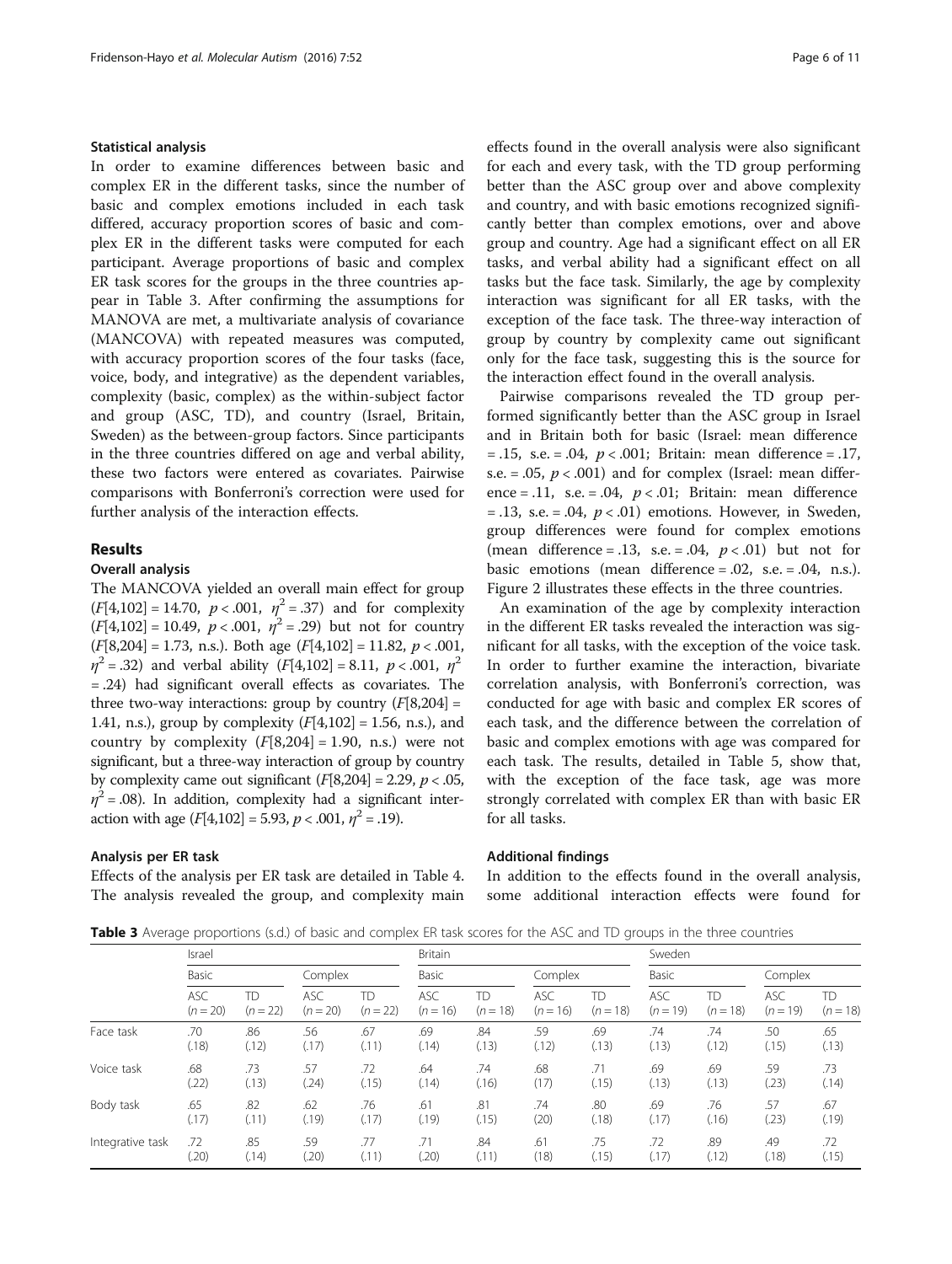|                                            |          | Face task | Voice task | Body task | Integrative task |
|--------------------------------------------|----------|-----------|------------|-----------|------------------|
| Group                                      | F(1,105) | 33.53***  | $9.11***$  | 28.13***  | 47.38***         |
|                                            | $\eta^2$ | .24       | .80        | .21       | .31              |
| Complexity                                 | F(1,105) | $8.50***$ | 8.98**     | $8.58**$  | 31.08***         |
|                                            | $\eta^2$ | .08       | .08        | .08       | .23              |
| Group $\times$ country $\times$ complexity | F(2,105) | $6.50**$  | 2.31       | 1.36      | .02              |
|                                            | $\eta^2$ | .11       | .04        | .03       | .00              |
| Verbal ability                             | F(1,105) | 2.86      | 32.87***   | $6.17***$ | $4.96*$          |
|                                            | $\eta^2$ | .03       | .24        | .06       | .05              |
| Age                                        | F(1,105) | 32.40***  | 22.52***   | 24.04***  | 24.18***         |
|                                            | $\eta^2$ | .24       | .18        | .19       | .19              |
| Age $\times$ complexity                    | F(1,105) | 1.37      | $9.88**$   | $6.50*$   | 12.86***         |
|                                            | $\eta^2$ | .01       | .09        | .06       | .11              |

<span id="page-6-0"></span>Table 4 Main effects, interaction, and covariate effects, which were significant in the overall analysis, detailed by ER task

 $*p < .05, **p < .01, **p < .001$ 

specific tasks. These will be described here, since there were specific hypotheses about them, which were not found over and above tasks. A group by complexity interaction was found only for the voice task  $(F[1,105] =$ 4.43,  $p < .05$ ,  $\eta^2 = .04$ ). Pairwise comparisons revealed participants with ASC  $(M = .61, s.e. = .02)$  scored lower than TD participants  $(M = .71, s.e. = .02)$  on complex emotion scores (mean difference = .10, s.e. = .03,  $p < .001$ ) but not on basic emotion scores (ASC:  $M = .68$ , s.e. = .02; TD:  $M = .71$ , s.e. = .02; mean difference = .03, s.e. = .03, n.s.). In addition, a country by complexity interaction effect was found significant only for the body task  $(F[2,105])$ = 3.74,  $p < .05$ ,  $\eta^2 = .07$ ). Pairwise comparisons revealed that in Sweden, the body task scores for basic emotions  $(M = .75, \text{ s.e.} = .03)$  were higher than for complex emotions  $(M = .64, s.e. = .03;$  mean difference = .11, s.e.

 $= .04$ ,  $p < .01$ ). No difference between basic and complex body task scores was found significant in Israel (mean difference =  $.04$ , s.e. =  $.03$ , n.s.) and in Britain (mean difference =  $.04$ , s.e. =  $.04$ , n.s.).

# **Discussion**

The current study tested if there are differences in the recognition of basic and complex emotions between children with ASC and typically developing children across three countries: Israel, Britain, and Sweden. Emotion recognition (ER) was tested using dynamic facial expressions, body language, vocal expressions, and integrative scenarios. Children with ASC showed ER deficits in all three modalities and their integration in context. These deficits were found cross-culturally. Participants with ASC showed ER deficits in both basic

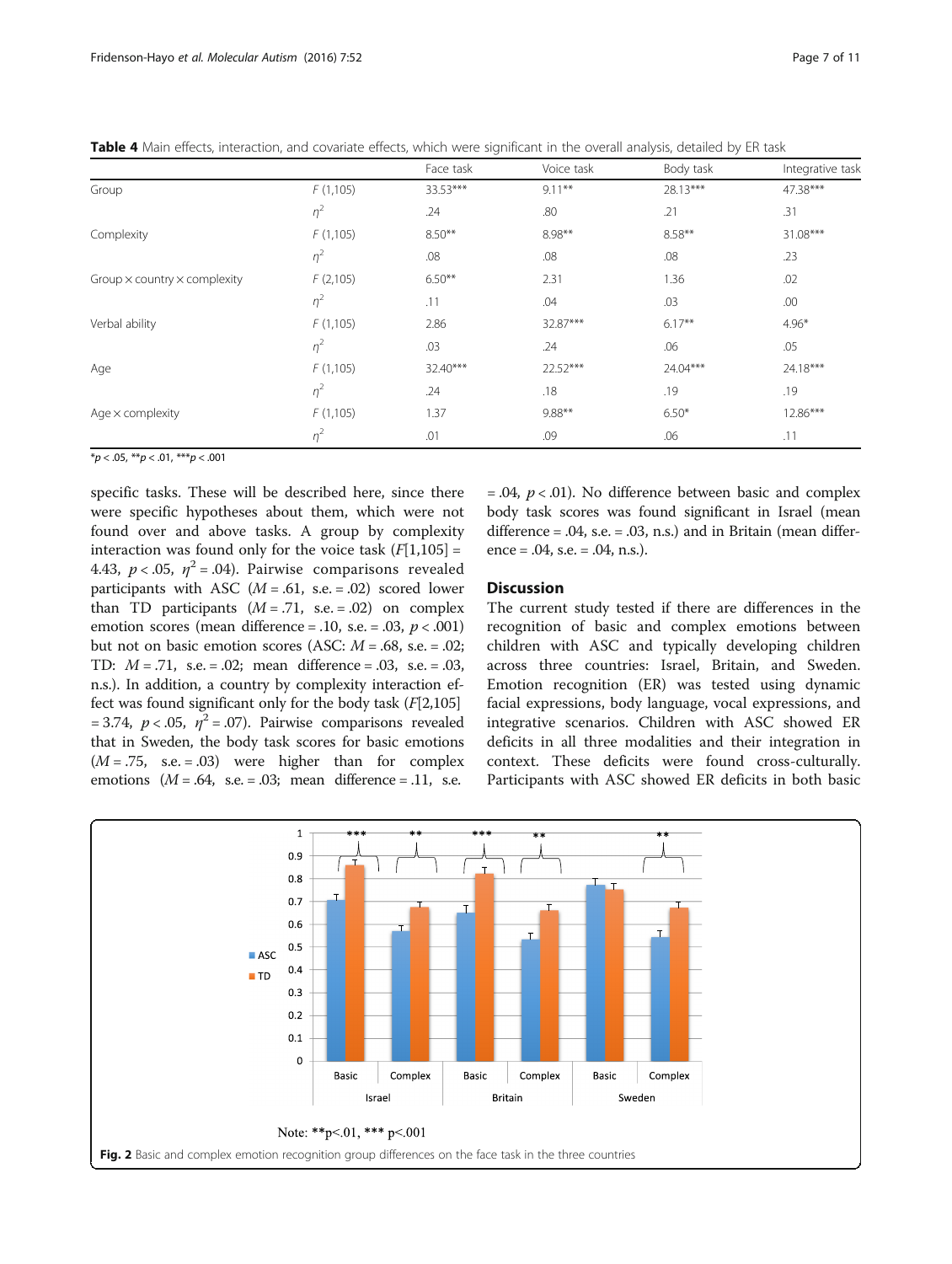<span id="page-7-0"></span>Table 5 Correlations of age with basic and with complex ER and the difference between them on the four tasks Basic Complex  $t$  (110)

| <b>MAG</b><br>----<br>--- |          |          |           |
|---------------------------|----------|----------|-----------|
| Integrative task          | .18      | $.52***$ | $3.99***$ |
| Body task                 | .17      | $.51***$ | $4.60***$ |
| Voice task                | $.25***$ | $.50**$  | $3.05***$ |
| Face task                 | $.31***$ | $.48***$ | 2.12      |
|                           | Basic    | Complex  | t(110)    |

\*\* $p < .01$ \*\*\* $p < .001$ 

and complex emotions. Cross-cultural agreement was found for all major findings, with minor deviations, reported below. Our findings highlight the multimodal nature of ER deficits in ASC, which exists for basic and complex emotions and is relatively stable crossculturally.

As predicted, the ASC group had more difficulties in ER from facial expressions, body language, vocal expressions, and integrative scenarios, compared to the TD participants, even after controlling for age and verbal IQ. The significant group differences on task scores replicates previous findings of difficulties among individuals with ASC on emotion and mental state recognition from visual, auditory, and contextual stimuli [\[22](#page-9-0), [24, 40, 43](#page-9-0), [56,](#page-9-0) [66, 76](#page-10-0)–[78](#page-10-0)]. These findings provide further support for ER and mentalizing deficits in children with ASC, which are evident cross-culturally.

As predicted, our findings show that basic emotions were recognized more easily than complex emotions on all modalities, regardless of child's diagnosis. However, contrary to our hypothesis, group differences for complex ER were not greater than those found on basic ER. With the exception of an interaction effect between complexity and group in the voice task, our findings showed ER deficits in 5–9-year olds with ASC exist over and above complexity level. These findings match some reports on basic ER deficits in high-functioning children with ASC [\[23](#page-9-0), [24](#page-9-0), [35](#page-9-0), [41](#page-9-0)–[43,](#page-9-0) [70\]](#page-10-0) and reports on complex ER deficits in this group [[3,](#page-8-0) [40](#page-9-0), [82](#page-10-0)]. The deficit we describe in the ASC group in basic ER, which was not found in some other studies (e.g., [[28, 46\]](#page-9-0)), may result from the age group tested. Whereas in older age, children with ASC may develop compensatory mechanisms allowing them to recognize basic emotions [\[25](#page-9-0)], our examination reveals a comprehensive ER deficit in 5–9-year-old children with ASC.

Another finding of developmental importance was the age by complexity interaction found in the current study. This interaction, found over and above group, revealed moderate correlations between age and ER in complex emotions, across all modalities, suggesting 5–9-year olds are still developing their ability to recognize complex emotions, comprising mental, as well as situational, aspects. Weaker correlations were found for age with basic ER in the voice, body, and integrative tasks, but not on the face task, suggesting basic ER skills have matured for at least some of the children in the tested age group. Interestingly, our findings show that the facial ER skills of basic and complex emotions alike continue to develop in this age group. In view of the centrality of facial expressions in ER, these findings provide an interesting example of the continuing development of facial expertise [[9\]](#page-8-0).

It is important to note that all of our visual stimuli used video clips, rather than still pictures. It is possible that processing of dynamic stimuli, which are more ecological in nature, may be more challenging to children with ASC, in comparison to still images. Specific deficits in processing of dynamic stimuli [\[107\]](#page-10-0) may explain why our paradigm, which employed only dynamic stimuli in the visual channel, had demonstrated ER deficits in basic, as well as in complex, emotions in the visual tasks, but only complex ER deficits in the auditory task.

A striking finding in our study was the lack of major cultural differences. Our hypotheses that complex ER would show greater cultural variability than basic ER and that TD children would show greater cultural variability than children with ASC were not supported. These findings stand in contrast with previous arguments about greater cultural diversity in complex ER [\[85](#page-10-0), [86\]](#page-10-0). It is possible that such cultural differences would be more salient in older age groups, when the acquisition of culturespecific nuances has been completed.

However, some cultural differences were found on the face and body language tasks. For facial ER, children with ASC in Sweden had performed more poorly than TD controls only on complex emotions and not on basic ER. This was in contrast to the British and Israeli ASC groups, which showed facial ER deficits both for basic and complex emotions. In addition, a significant interaction was found between country and complexity in the body language task. The analysis revealed that regardless of diagnosis, participants in Sweden had more difficulties recognizing complex, compared to basic, emotions from body language. This difference was not found in Israel and Britain. It should be noted that the body task stimuli were filmed in Britain, comprising actors of various ethnicities. Whereas the basic, more automatic and crosscultural emotions were easily recognized in Sweden, as they were in Britain and in Israel, the more subtle, complex manifestations of emotion in body language may have been more challenging for children in Sweden. An examination of body language emotions, performed by Scandinavian (in comparison to non-Scandinavian) actors should be conducted in order to support (or refute) this potential findings of an in-group advantage [[108](#page-10-0)].

A few limitations of the study should be noted: The current study examined cultural differences in ER as part of a cross-cultural examination of differences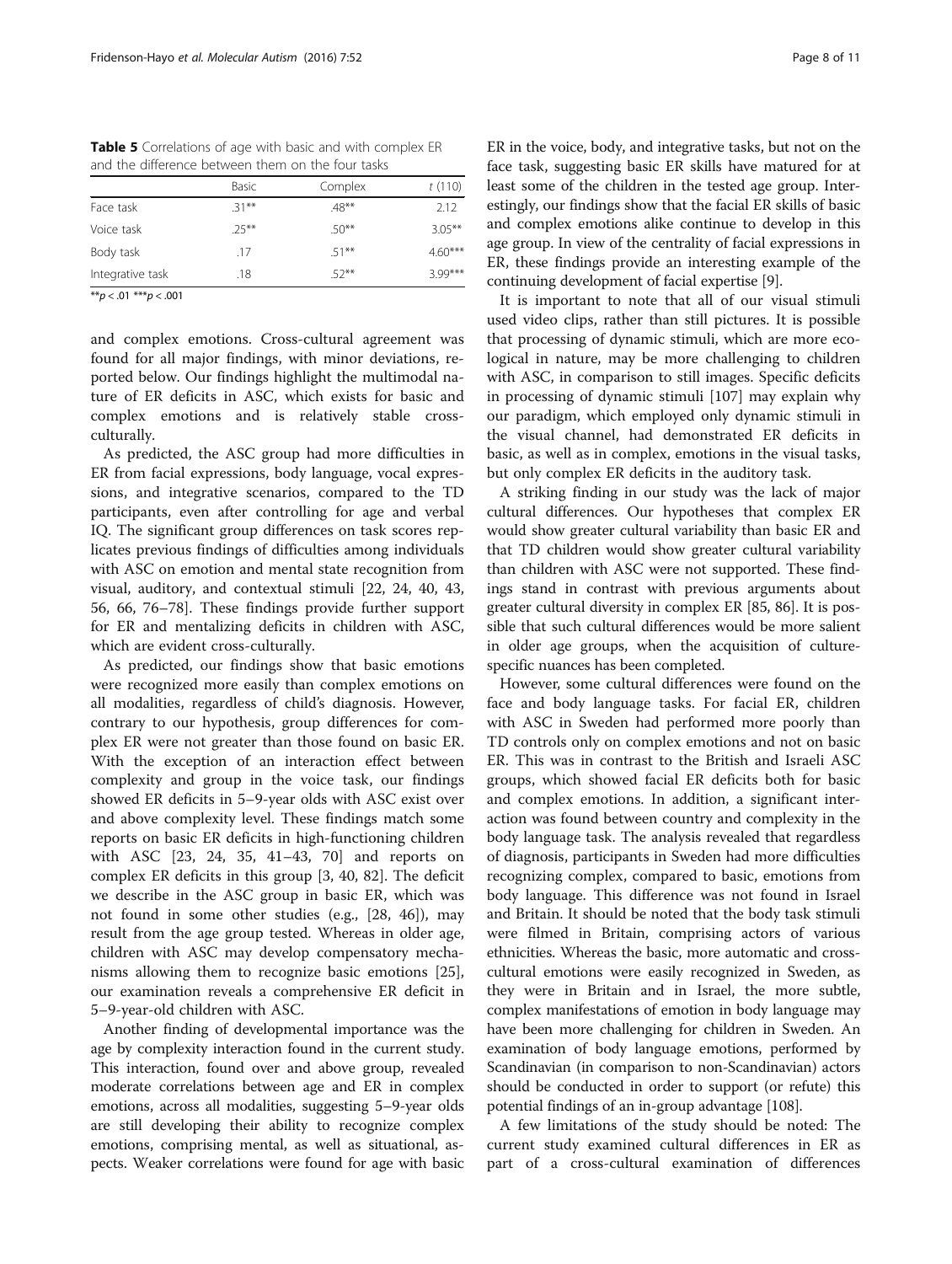<span id="page-8-0"></span>between individuals with and without ASC. Whereas the sample size is sufficiently large for the main question of the study, a larger sample of TD individuals within each country may be needed in order to appropriately examine ER cultural differences in the general population. The examination of ER cultural differences (and ASC-TD differences) in the various modalities should also be extended to additional, non-western cultures, such as African, or Eastern cultures [[90\]](#page-10-0), as these may reveal greater cross-cultural differences than the ones reported here.

In the current study, we were unable to examine ER gender differences, due to the relatively small number of females in the ASC groups. Gender differences in ER were found among adult participants with ASC in some studies [[35](#page-9-0), [40\]](#page-9-0) but not in others [[109](#page-10-0)] A replication of the current study with larger samples could examine the existence of gender differences in children with ASC as well.

Another limitation lies in some methodological variability across the sites and more specifically to the administration of assessments at home vs. the lab. These differences had resulted from participants' difficulties to attend the lab in Israel and in Britain (due to distance and to parents' needs). Hence, the clinical teams traveled to children's homes. Despite the attempts to maintain a standardized testing environment (e.g., standardized protocol, individual assessment in a quiet room), it is possible that the different location for assessments had affected the results of this study. However, since the ASC and TD groups within each country were tested under similar conditions, it is unlikely that the different testing conditions have affected the group differences. Nonetheless, we recommend further studies to endorse more standardized structure if possible.

# Conclusions

Our findings demonstrate a supra-modal emotion recognition deficit in children with ASC, cross-culturally, for basic and complex emotion alike. Although the ER skills of children with ASC improve with age, like their TD peers, this overall ER deficit persists and calls for interventions [\[110](#page-10-0), [111](#page-10-0)] which might narrow the developmental ER gap between children with ASC and their TD peers at the earliest possible stage.

#### Abbreviations

ASC: Autism spectrum conditions; ER: Emotion recognition; TD: Typical development

#### Acknowledgements

We would like to thank the research participants and their families, as well as our dedicated research teams: in Britain: Kirsty Macmillan, Nisha Hickin, and Mathilde Matthews; in Sweden: Anna Råde and Nina Milenkovic; and in Israel: Tal Alfi, Hila Hakim, and Na'ama Amir.

#### Funding

The research leading to this work has received funding from the European Community's Seventh Framework Programme (FP7) under grant agreement no. [289021]. SvB was supported by the Swedish Research Council (Grant No. 523-2009-7054), and SBC was supported by the Autism Research Trust, the MRC, the Wellcome Trust, and the NIHR CLAHRC EoE during the period of this work.

#### Availability of data and materials

For access to our data base, please contact Shimrit Fridenson-Hayo at shimfri@gmail.com

#### Authors' contributions

SFH and ST collected the data in Israel. StB collected the data in Sweden. AL and DP collected the data in Britain. OG, SvB, and SBC obtained the funding and supervised the study in Israel, Sweden, and Britain, respectively. SFH and OG analyzed the data and wrote the manuscript. All authors read, commented, and approved the manuscript.

#### Competing interests

The authors declare that they have no competing interests.

#### Consent for publication

Not applicable.

#### Ethics approval and consent to participate

The study was approved by the Psychology Research Ethics Committee at Cambridge University, by the Institutional Review Board at Bar-Ilan University, and by the Regional Board of Ethical Vetting Stockholm. Participants' assent and parents' informed consent were received before inclusion in the study.

#### Author details

<sup>1</sup>Department of Psychology, Bar-Ilan University, Ramat-Gan, Israel. <sup>2</sup>Center of Neurodevelopmental Disorders (KIND), Department of Women's and Children's Health, Karolinska Institutet, Stockholm, Sweden. <sup>3</sup>Autism Research Centre, Department of Psychiatry, University of Cambridge, Cambridge, UK. 4 Athinoula A. Martinos Center for Biomedical Imaging, Massachusetts General Hospital, Harvard Medical School, Charlestown, MA, USA. <sup>5</sup>Center of Psychiatry Research, Stockholm County Council, Stockholm, Sweden.

### Received: 15 August 2016 Accepted: 30 November 2016 Published online: 19 December 2016

#### References

- 1. Kuusikko S, Haapsamo H, Jansson-Verkasalo E, Hurtig T, Mattila M-L, Ebeling H, Jussila K, Bölte S, Moilanen I. Emotion recognition in children and adolescents with autism spectrum disorders. J Autism Dev Disord. 2009;39:938–45.
- 2. Uljarevic M, Hamilton A. Recognition of emotions in autism: a formal metaanalysis. J Autism Dev Disord. 2013;43:1517–26.
- 3. Golan O, Sinai-Gavrilov Y, Baron-Cohen S. The Cambridge mindreading facevoice battery for children (CAM-C): complex emotion recognition in children with and without autism spectrum conditions. Mol Autism. 2015;6:22.
- 4. American Psychiatric Association. Diagnostic and statistical manual of mental disorders. 5th ed. VA: American Psychiatric Association; 2013.
- 5. Hudepohl MB, Robins DL, King TZ, Henrich CC. The role of emotion perception in adaptive functioning of people with autism spectrum disorders. Autism. 2015;19:107–12.
- 6. Foxe JJ, Molholm S. Ten years at the multisensory forum: musings on the evolution of a field. Brain Topogr. 2009;21:149–54.
- 7. Haviland JM, Lelwica M. The induced affect response: 10-week-old infants' responses to three emotion expressions. 1987, 23:97–104.
- 8. Leppänen JM, Moulson MC, Vogel-Farley VK, Nelson CA. An ERP study of emotional face processing in the adult and infant brain. Child Dev. 2007;78:232–45.
- 9. Herba C, Phillips M. Annotation: Development of facial expression recognition from childhood to adolescence: behavioural and neurological perspectives. J Child Psychol Psychiatry. 2004;45:1185–98.
- 10. Klin A, Jones W, Schultz R, Volkmar F, Cohen D. Visual fixation patterns during viewing of naturalistic social situations as predictors of social competence in individuals with autism. Arch Gen Psychiat. 2002;1(59(9)):809–16.
- 11. Dawson G, Webb SJ, McPartland J. Understanding the nature of face processing impairment in autism: insights from behavioral and electrophysiological studies. Dev Neuropsychol. 2005;27:403–24.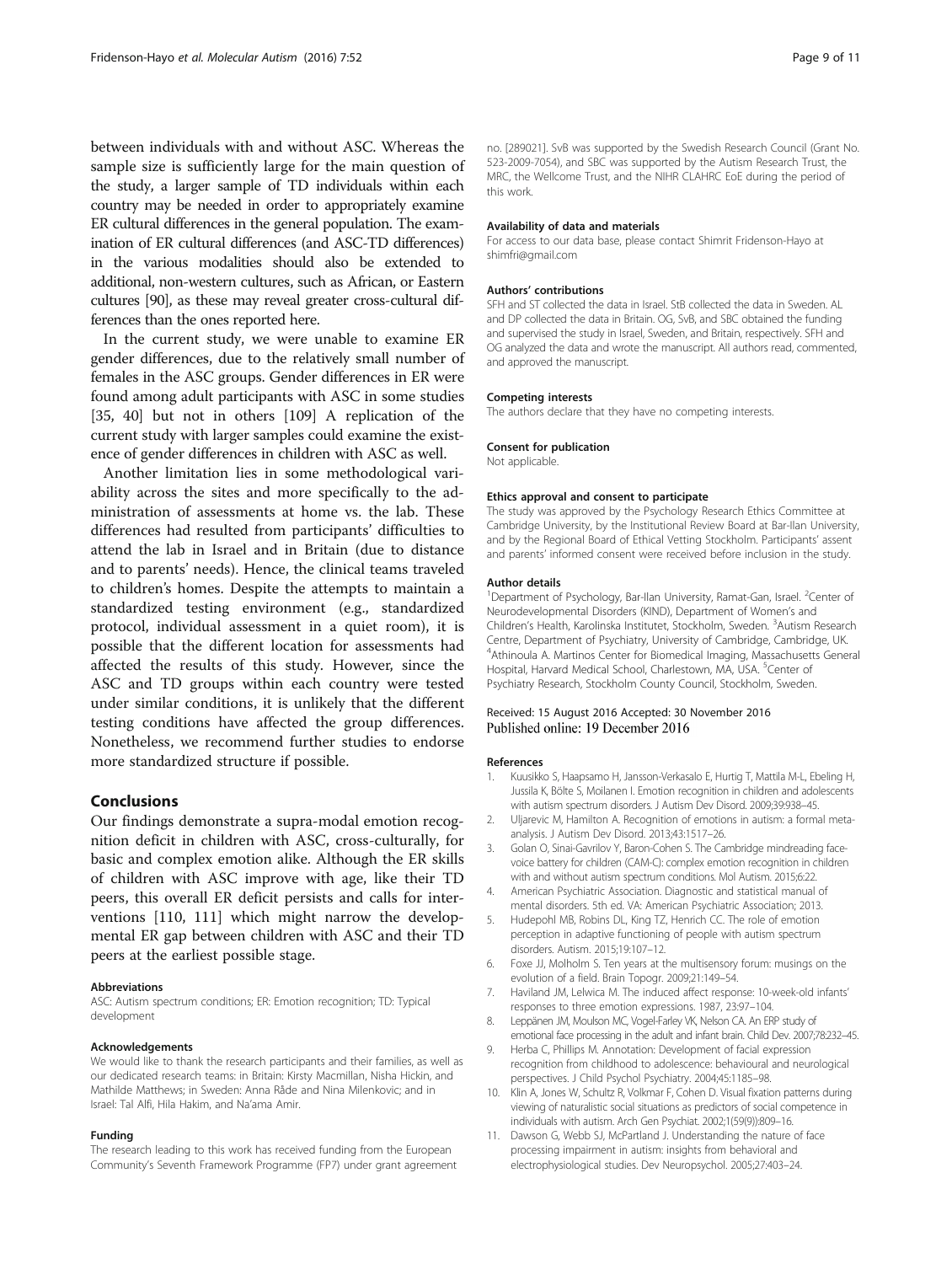- <span id="page-9-0"></span>12. Papagiannopoulou EA, Chitty KM, Hermens DF, Hickie IB, Lagopoulos J. A systematic review and meta-analysis of eye-tracking studies in children with autism spectrum disorders. Soc Neurosci. 2014;9:610–32.
- 13. Guillon Q, Rogé B, Afzali MH, Baduel S, Kruck J, Hadjikhani N. Intact perception but abnormal orientation towards face-like objects in young children with ASD. Sci Rep. 2016;6:22119.
- 14. Baron-Cohen S, Wheelwright S, Jolliffe and T. Is there a "Language of the Eyes"? Evidence from normal adults, and adults with autism or asperger syndrome. Vis cogn 1997, 4:311–331.
- 15. Pelphrey KA, Sasson NJ, Reznick JS, Paul G, Goldman BD, Piven J. Visual scanning of faces in autism. J Autism Dev Disord. 2002;32:249–61.
- 16. Berggren S, Engström A-C, Bölte S. Facial affect recognition in autism, ADHD and typical development. Cogn Neuropsychiatry. 2016;21:213–27.
- 17. Happé F. Autism: cognitive deficit or cognitive style? Trends Cogn Sci. 1999;3:216–22.
- 18. Elgar K, Campbell R. Annotation: the cognitive neuroscience of face recognition: implications for developmental disorders. J Child Psychol Psychiatry. 2001;42:705–17.
- 19. van der Geest JN, Kemner C, Verbaten MN, van Engeland H. Gaze behavior of children with pervasive developmental disorder toward human faces: a fixation time study. J Child Psychol Psychiatry. 2002;43:669–78.
- 20. Tanaka JW, Sung A. The "Eye Avoidance" hypothesis of autism face processing. J Autism Dev Disord. 2016;46:1538–52.
- 21. Deruelle C, Rondan C, Gepner B, Tardif C. Spatial frequency and face processing in children with autism and Asperger syndrome. J Autism Dev Disord. 2004;34:199–210.
- 22. Diehl JJ, Bennetto L, Watson D, Gunlogson C, McDonough J. Resolving ambiguity: a psycholinguistic approach to understanding prosody processing in high-functioning autism. Brain Lang. 2008;106:144–52.
- 23. Grossman RB, Tager-Flusberg H. Reading faces for information about words and emotions in adolescents with autism. Res Autism Spectr Disord. 2008;2:681–95.
- 24. Philip RCM, Whalley HC, Stanfield a C, Sprengelmeyer R, Santos IM, Young a W, Atkinson a P, Calder a J, Johnstone EC, Lawrie SM, Hall J. Deficits in facial, body movement and vocal emotional processing in autism spectrum disorders. Psychol Med. 2010;40:1919–29.
- 25. Grossman JB, Klin A, Carter AS, Volkmar FR. Verbal bias in recognition of facial emotions in children with Asperger syndrome. J Child Psychol Psychiatry. 2000;41:369–79.
- 26. Castelli F. Understanding emotions from standardized facial expressions in autism and normal development. Autism. 2005;9:428–49.
- 27. Rosset DB, Rondan C, Da Fonseca D, Santos A, Assouline B, Deruelle C. Typical emotion processing for cartoon but not for real faces in children with autistic spectrum disorders. J Autism Dev Disord. 2008; 38:919–25.
- 28. Tracy JL, Robins RW, Schriber R a, Solomon M. Is emotion recognition impaired in individuals with autism spectrum disorders? J Autism Dev Disord. 2011;41:102–9.
- 29. Harms MB, Martin A, Wallace GL. Facial emotion recognition in autism spectrum disorders: a review of behavioral and neuroimaging studies. Neuropsychol Rev. 2010;20:290–322.
- 30. Wong N, Beidel DC, Sarver DE, Sims V. Facial emotion recognition in children with high functioning autism and children with social phobia. Child Psychiatry Hum Dev. 2012;43:775–94.
- 31. Macdonald H, Rutter M, Howlin P, Rios P, Conteur AL, Evered C, Folstein S. Recognition and expression of emotional cues by autistic and normal adults. J Child Psychol Psychiatry. 1989;30:865–77.
- 32. Humphreys K, Minshew N, Leonard GL, Behrmann M. A fine-grained analysis of facial expression processing in high-functioning adults with autism. Neuropsychologia. 2007;45:685–95.
- 33. Rump KM, Giovannelli JL, Minshew NJ, Strauss MS. The development of emotion recognition in individuals with autism. Child Dev. 2009;80: 1434–47.
- 34. Law Smith MJ, Montagne B, Perrett DI, Gill M, Gallagher L. Detecting subtle facial emotion recognition deficits in high-functioning autism using dynamic stimuli of varying intensities. Neuropsychologia. 2010;48:2777–81.
- 35. Sucksmith E, Allison C, Baron-Cohen S, Chakrabarti B, Hoekstra R a. Empathy and emotion recognition in people with autism, first-degree relatives, and controls. Neuropsychologia. 2013;51:98–105.
- 36. McCann J, Peppé S, Gibbon FE, O'Hare A, Rutherford M. Prosody and its relationship to language in school-aged children with high-functioning autism. Int J Lang Commun Disord. 2007;42:682–702.
- 37. Paul R, Augustyn A, Klin A, Volkmar FR. Perception and production of prosody by speakers with autism spectrum disorders. J Autism Dev Disord. 2005;35:205–20.
- 38. Lindner JL, Rosén L a. Decoding of emotion through facial expression, prosody and verbal content in children and adolescents with Asperger's syndrome. J Autism Dev Disord. 2006;36:769–77.
- 39. McCann J, Peppé S. Prosody in autism spectrum disorders: a critical review. Int J Lang Commun Disord. 2003;38:325-50.
- 40. Golan O, Baron-Cohen S, Hill JJ, Rutherford MD. The "Reading the Mind in the Voice" test-revised: a study of complex emotion recognition in adults with and without autism spectrum conditions. J Autism Dev Disord. 2007;37:1096–106.
- 41. Hubbard K, Trauner D a. Intonation and emotion in autistic spectrum disorders. J Psycholinguist Res. 2007;36:159–73.
- 42. Järvinen-Pasley A, Peppé S, King-Smith G, Heaton P. The relationship between form and function level receptive prosodic abilities in autism. J Autism Dev Disord. 2008;38:1328–40.
- 43. Globerson E, Amir N, Kishon-Rabin L, Golan O. Prosody recognition in adults with high-functioning autism spectrum disorders: from psychoacoustics to cognition. Autism Res. 2015;8:153–63.
- 44. Chevallier C, Noveck I, Happé F, Wilson D. What's in a voice? Prosody as a test case for the theory of mind account of autism. Neuropsychologia. 2011;49:507–17.
- 45. Grossman RB, Bemis RH, Plesa Skwerer D, Tager-Flusberg H. Lexical and affective prosody in children with high-functioning autism. J Speech Lang Hear Res. 2010;53:778.
- 46. Brennand R, Schepman A, Rodway P. Vocal emotion perception in pseudosentences by secondary-school children with autism spectrum disorder. Res Autism Spectr Disord. 2011;5:1567–73.
- 47. Brooks PJ, Ploog BO. Attention to emotional tone of voice in speech perception in children with autism. Res Autism Spectr Disord. 2013;7:845–57.
- 48. Grossman RB, Tager-Flusberg H. "Who said that?" Matching of low- and high-intensity emotional prosody to facial expressions by adolescents with ASD. J Autism Dev Disord. 2012;42:2546–57.
- 49. Hobson RP. The autistic child's appraisal of expressions of emotions. J Child Psychol Psychiatry. 1986;27:321–42.
- 50. Rutherford MD, Baron-Cohen S, Wheelwright S. Reading the mind in the voice: a study with normal adults and adults with Asperger syndrome and high functioning autism. J Autism Dev Disord. 2002;32:189–94.
- 51. Fox R, McDaniel C. The perception of biological motion by human infants. Science. 1982;218:486–7.
- 52. Onishi KH, Baillargeon R. Do 15-month-old infants understand false beliefs? Science. 2005;308:255–8.
- 53. Warneken F, Tomasello M. Altruistic helping in human infants and young chimpanzees. Science. 2006;311:1301–3.
- 54. Southgate V, Senju A, Csibra G. Action anticipation through attribution of false belief by 2-year-olds. Psychol Sci. 2007;18:587–92.
- 55. Pavlova M, Krägeloh-Mann I, Sokolov A, Birbaumer N. Recognition of point-light biological motion displays by young children. Perception. 2001;30:925–33.
- 56. Centelles L, Assaiante C, Etchegoyhen K, Bouvard M, Schmitz C. From action to interaction: exploring the contribution of body motion cues to social understanding in typical development and in autism spectrum disorders. J Autism Dev Disord. 2013;43:1140–50.
- 57. Blake R, Turner LM, Smoski MJ, Pozdol SL, Stone WL. Visual recognition of biological motion is impaired in children with autism. Psychol Sci. 2003;14:151–7.
- 58. Cook J, Saygin AP, Swain R, Blakemore S-J. Reduced sensitivity to minimumjerk biological motion in autism spectrum conditions. Neuropsychologia. 2009;47:3275–8.
- 59. Falck-Ytter T, Rehnberg E, Bölte S. Lack of visual orienting to biological motion and audiovisual synchrony in 3-year-olds with autism. PLoS One. 2013;8:e68816.
- 60. Kaiser MD, Delmolino L, Tanaka JW, Shiffrar M. Comparison of visual sensitivity to human and object motion in autism spectrum disorder. Autism Res. 2010;3:191–5.
- 61. Annaz D, Campbell R, Coleman M, Milne E, Swettenham J. Young children with autism spectrum disorder do not preferentially attend to biological motion. J Autism Dev Disord. 2012;42:401–8.
- 62. Moore DG, Hobson RP, Lee A. Components of person perception: an investigation with autistic, non-autistic retarded and typically developing children and adolescents. Br J Dev Psychol. 1997;15:401–23.